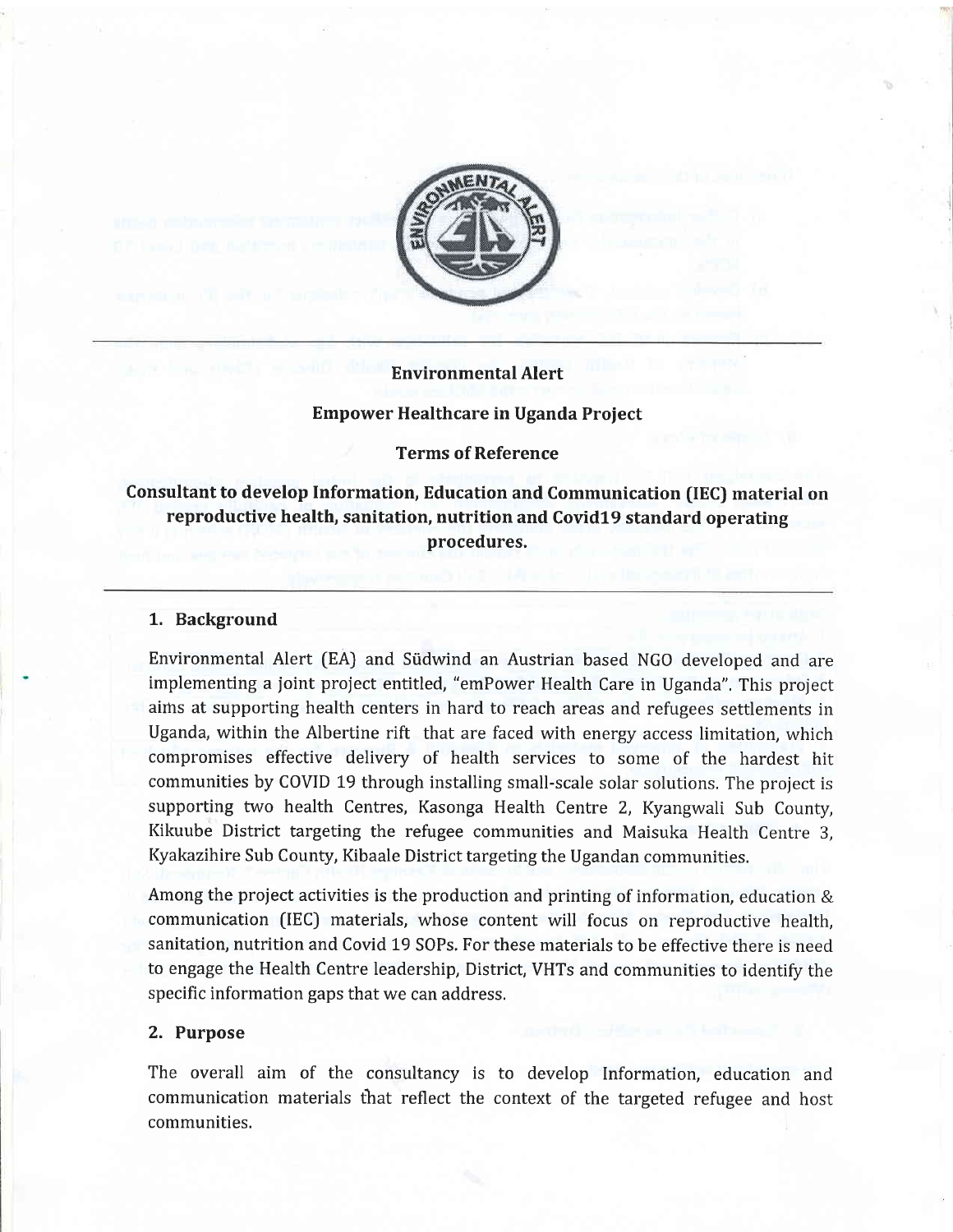Objectives of the consultancy

- al Gather information from project areas that reflect contextual information needs of the communities on reproductive health, sanitation, nutrition and Covid <sup>19</sup> SOP's.
- b) Develop content, illustrate and produce graphic designs for the IEC materials based on the information gathered.
- cJ Present draft IEC materials for validation with key stakeholders from the Ministry of Health (MOH), the District Health Officers (DHO) and make amendments based on recommendations made.

### 3. Scope of Work

The consultant will be required to participate in the initial problem identification, information needs- assessment, development and validation of carefully crafted IEC materials in those thematic areas alongside the Minis sectoral actor. The IEC materials must reflect the context of the targeted refugee and host communities of Kyangwali and Kyakazihire Sub Counties respectively.

#### Indicative Activities

1. Attend briefing with EA

information needs assessment (INA) at Kasonga & Maisuka Health Centres.<br>FINA report above and first du funk is a second & Maisuka Health Centres.

3. Submission of INA report above and first draft content & infographics design to EA.<br>4. Meeting with MOH, EA, DHOs of Kikuube and Kibaale Districts to validate the IEC materials.

5. Translation of approved materials to Kiswahili & Runyoro for the refugee and host communities respectivelv.

# 4. Target Group

The information needs assessment will be done at Kasonga Health Centre 2, Kyangwali Sub County, Kikuube District targeting the refugee communities and Maisuka Health Centre 3, Kyakazihire Sub County, Kibaale District targeting the host communities. Informants will include Health Centre staff, VHT Coordinators, Community leaders and participants. The validation exercise will target Ministry of Health (MOH), EA staff and District Health Officers (DHO).

# 5. Expected Deliverables/Output

The consultant will be required;